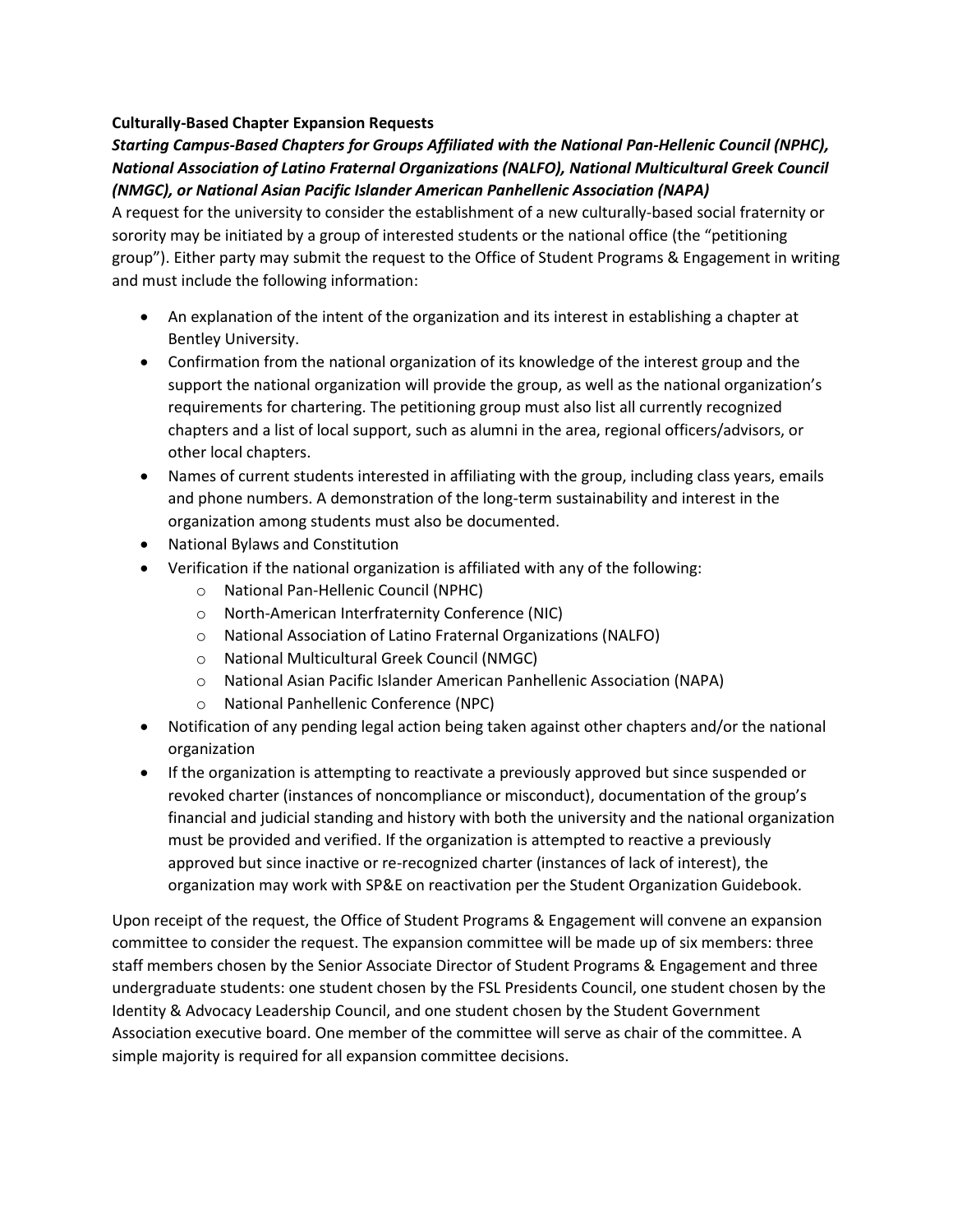SP&E will document and disseminate information relevant to the following considerations for the expansion committee to consider alongside the information contained in the petitioning group's request.

- Enrollment data and trends
- Recruitment data and trends
- Status of the existing Fraternity & Sorority Life community (membership data, number of chapters, FSL community health and safety climate, and related information)
- Ability for a new organization to meet the University's expectations for fraternities and sororities, outlined in the FSL Community Standards Program and other University policies

The expansion committee will consider the above information and the petitioning group's request before voting on whether to invite the petitioning group to present to the expansion committee. A vote not to invite the petitioning group to present to the committee effectively terminates the process. The chair of the expansion committee then writes to the petitioning group, outlining the committee's rationale for its denial. A vote to invite the petitioning group to present to the committee moves the process forward. At that point, the group must prepare a presentation that includes the following:

- Organization Information
	- o Name of organization
	- o Founding date and location
	- o Membership statistics:
		- Current number of chapters and new chapters
		- Current number of undergraduate members and alumni/ae
		- Average chapter size
		- Number of chapters closed in the last five years and their reasons for closing
	- o Membership costs: new member, initiation fees, membership dues
	- o National organization leadership and location
- Program Policies
	- o Plan of consultations and supervision for establishing a new chapter
	- $\circ$  Position statements and trainings on hazing, alcohol and other drugs, sexual violence prevention, health education, and diversity, equity and inclusion
	- o Recruitment/intake policies
	- o Complete new member program
	- o Minimum standards for potential new members
	- o Scholarship/academic support programs
	- o Community service and philanthropy programs/requirements
	- o Sample chapter constitution and bylaws
	- o Leadership/member development programs
	- o Code of conduct/standards/judicial procedures
	- o Risk management program and/or policy
	- o Proof of insurance
- Organizational Support
	- o List of all chapters and locations
	- o Volunteer support at the regional/district and local level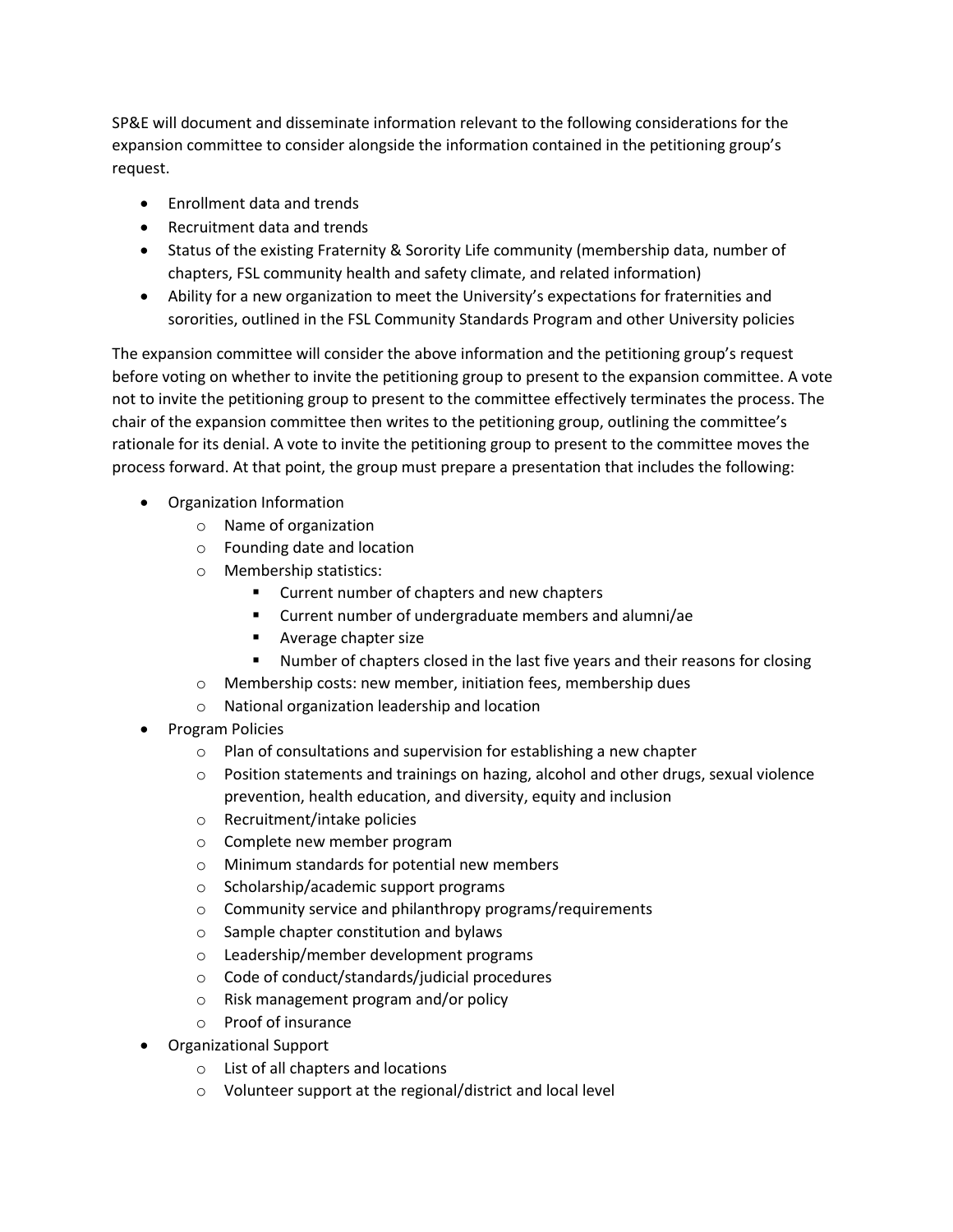- $\circ$  Approval from the inter/national organization to establish a new chapter
- o Nearest chapter(s)
- o Number of alumni/ae in the Boston area (a 30-mile radius of campus and a 60-mile radius of campus)
- $\circ$  The name, address, telephone number and email address of a faculty/staff from Bentley University who has agreed to serve as an advisor and a written letter of support from that individual, outlining their intended contributions and support to the organization.
- $\circ$  The name, address, telephone number and email address of the chapter alumni/ae advisor(s) and a written letter of support from that individual, outlining their intended contributions and support to the organization.
- Establishment Process
	- o Timeline for establishment as a new chapter
	- $\circ$  Names of current students interested in affiliating with the group as well as students interested in serving as officers, including class years, emails and phone numbers. A demonstration of the long-term sustainability and interest in the organization among students must also be documented.
	- o Marketing plan and 5 year recruitment plan
	- o What support the organization will need from the University community
	- o Support the organization will receive from the national organization during the establishment/new chapter process

The date, time, location, and duration of the presentation will be determined by the expansion committee, with the goal to have the group present during the same academic term in which the initial request was received. The petitioning group must provide all presentation materials and the above information in writing to the chair of the expansion committee at least 2 weeks in advance of the scheduled presentation. The presentation day may also include visits/meetings between the national organization and/or student group and members of the campus community, as determined by the expansion committee. The presentation will be open to all members of the Bentley University community, who may use this as an opportunity to learn more about the organization and ask questions. The expansion committee will solicit feedback from all presentation attendees and, after considering the feedback and all of the information involved in the process, will vote within one week of the presentation on whether to approve the group's request for establishment on Bentley University's campus. If the committee decides to approve the request, the committee will also stipulate parameters for the establishment of the chapter and the recruitment of its founding class, what support for those efforts will look like from the campus and national organization, and other requirements, and these parameters will be documented and signed by representatives of the student group, national organization and SP&E. Once this document is signed, the new chapter is considered a recognized student organization and will maintain recognition unless and until it loses recognition per University policy.

Student Programs & Engagement, in consultation with the expansion committee, may adapt the format or content of any element of this process based on the unique needs of the petitioning group, such as the availability of headquarters staff to assist students with the original request letter or campus presentation, as well as their ability to travel to campus, among other factors. Policy developed based o[n Baylor University](https://www.baylor.edu/studentactivities/policy/index.php?id=950305) an[d Drexel University](https://dragonlink.drexel.edu/organization/office-of-fraternity-and-sorority-life/documents/view/752856) expansion policies.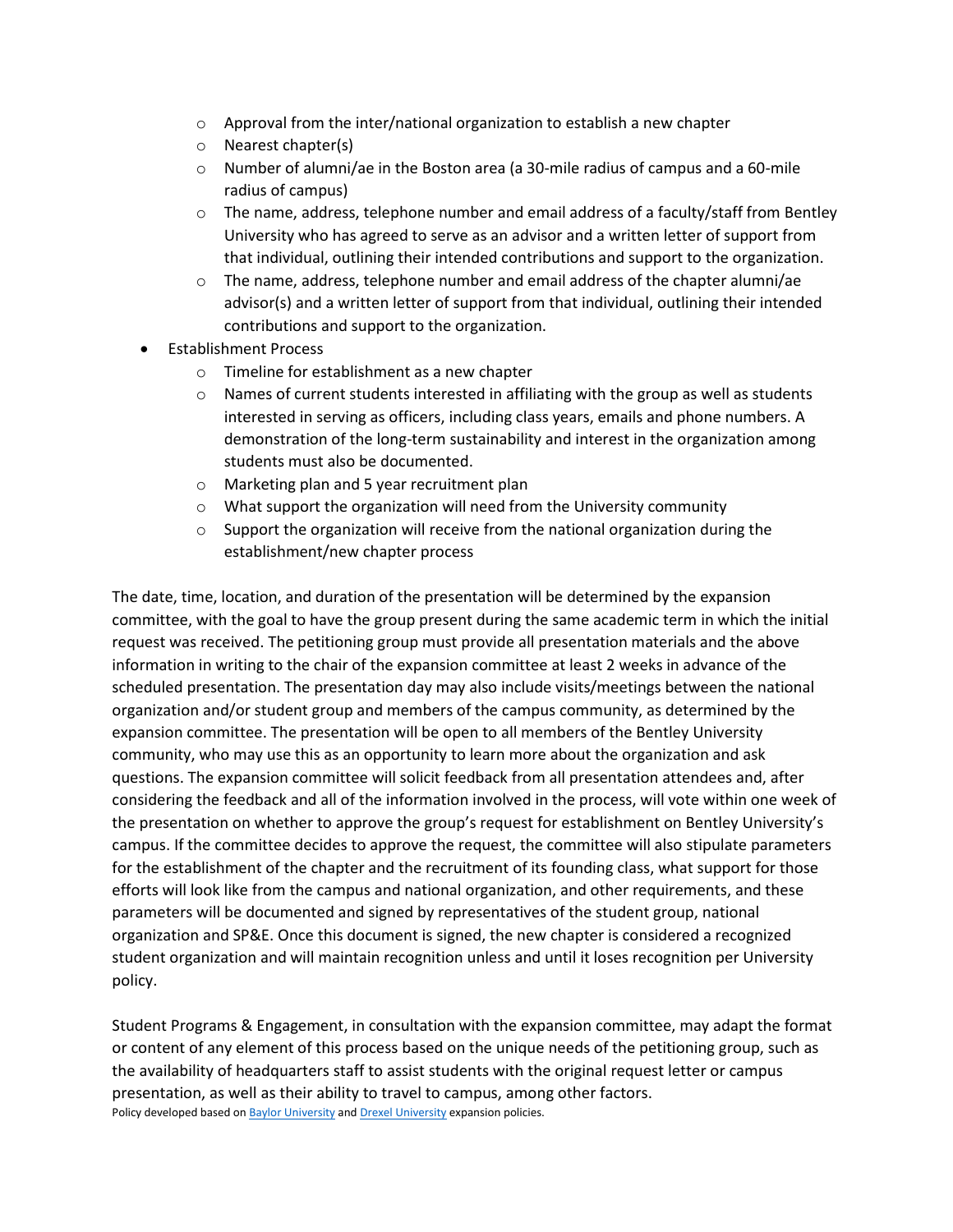## **City-Wide Chapter Expansion Requests**

New requests for Bentley University recognition of city-wide chapters not currently recognized by the University must be submitted to Student Programs & Engagement. A request may be initiated by a group of interested students or the national office (the "petitioning group"). Either party may submit the request to the Office of Student Programs & Engagement in writing and must include the following information:

- Organization Information
	- $\circ$  An explanation of the intent of the organization and its interest in adding Bentley University to the chapter's charter.
	- o National Bylaws and Constitution
	- o Verification if the national organization is affiliated with any of the following:
		- National Pan-Hellenic Council (NPHC)
		- North-American Interfraternity Conference (NIC)
		- National Association of Latino Fraternal Organizations (NALFO)
		- National Multicultural Greek Council (NMGC)
		- National Asian Pacific Islander American Panhellenic Association (NAPA)
		- National Panhellenic Conference (NPC)
	- $\circ$  Number of chapters closed in the last five years and their reasons for closing and notification of any pending legal action being taken against other chapters and/or the national organization
	- $\circ$  If the organization is attempting to reactivate a previously approved but since suspended or revoked charter (instances of noncompliance or misconduct), documentation of the group's financial and judicial standing and history with both the university and the national organization must be provided and verified. If the organization is attempted to reactive a previously approved but since inactive or rerecognized charter (instances of lack of interest), the organization may work with SP&E on reactivation per the Student Organization Guidebook.
- Program Policies
	- $\circ$  Position statements and trainings on hazing, alcohol and other drugs, sexual violence prevention, health education, and diversity, equity and inclusion
	- o Recruitment/intake policies
	- o Complete new member program
	- o Minimum standards for potential new members. Membership costs: new member, initiation fees, membership dues
	- o Code of conduct/standards/judicial procedures
	- o Risk management program and/or policy
	- o Proof of insurance
	- o Marketing plan and 5 year recruitment plan
- Organizational Support
	- $\circ$  Confirmation from the national organization of its knowledge of the request and the support the national organization will provide the group, as well as the national organization's requirements for adding Bentley University to the charter. The petitioning group must also list all current member institutions of the charter, regional officers/advisors, or other local chapters